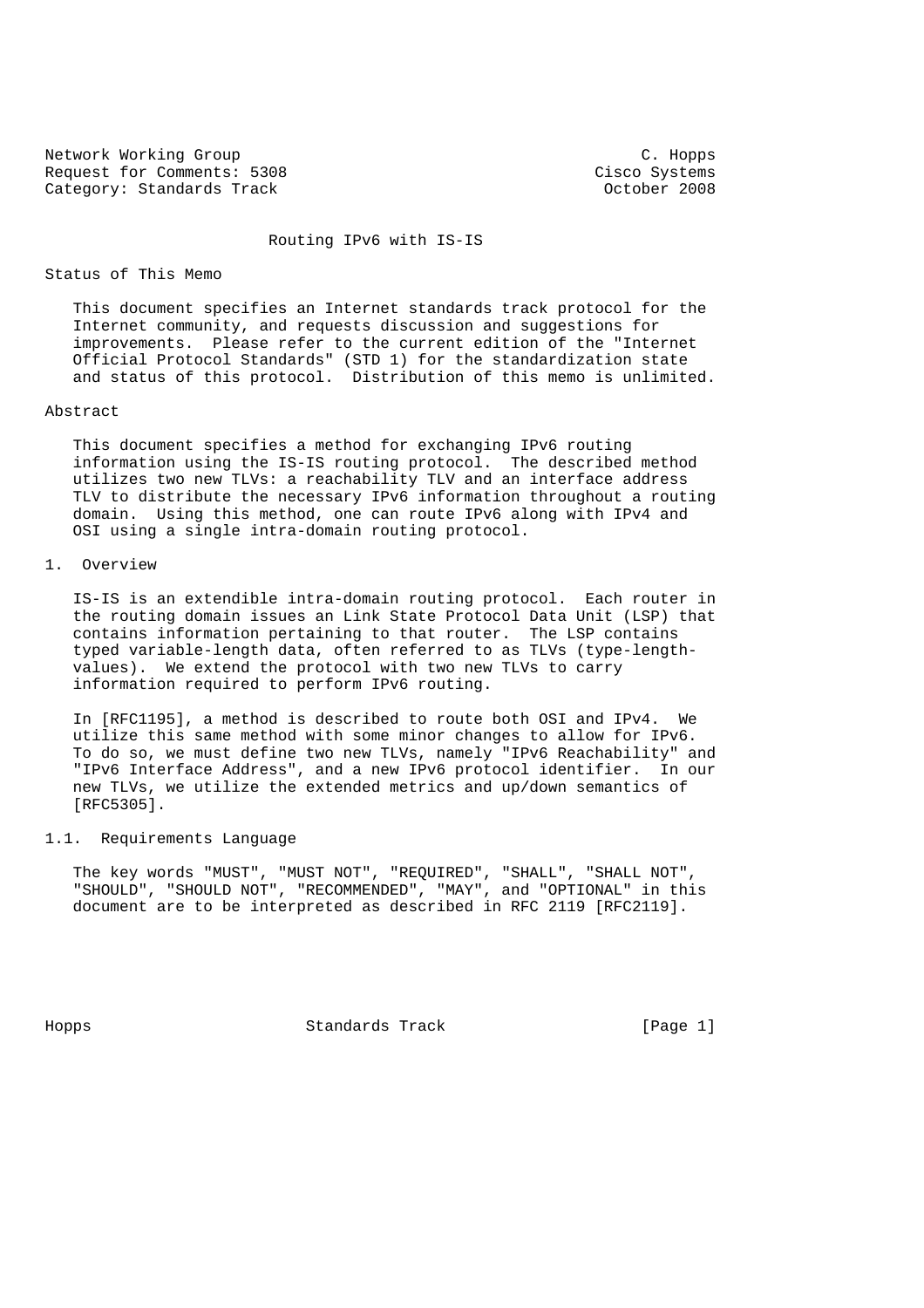## 2. IPv6 Reachability TLV

The "IPv6 Reachability" TLV is TLV type 236 (0xEC).

 [RFC1195] defines two Reachability TLVs, "IP Internal Reachability Information" and "IP External Reachability Information". We provide the equivalent IPv6 data with the "IPv6 Reachability" TLV and an "external" bit.

 The "IPv6 Reachability" TLV describes network reachability through the specification of a routing prefix, metric information, a bit to indicate if the prefix is being advertised down from a higher level, a bit to indicate if the prefix is being distributed from another routing protocol, and OPTIONALLY the existence of Sub-TLVs to allow for later extension. This data is represented by the following structure:

0  $1$  2 3 0 1 2 3 4 5 6 7 8 9 0 1 2 3 4 5 6 7 8 9 0 1 2 3 4 5 6 7 8 9 0 1 +-+-+-+-+-+-+-+-+-+-+-+-+-+-+-+-+-+-+-+-+-+-+-+-+-+-+-+-+-+-+-+-+ | Type = 236 | Length | Metric .. +-+-+-+-+-+-+-+-+-+-+-+-+-+-+-+-+-+-+-+-+-+-+-+-+-+-+-+-+-+-+-+-+ | .. Metric |U|X|S| Reserve | Prefix Len | +-+-+-+-+-+-+-+-+-+-+-+-+-+-+-+-+-+-+-+-+-+-+-+-+-+-+-+-+-+-+-+-+ | Prefix ... +-+-+-+-+-+-+-+-+-+-+-+-+-+-+-+-+-+-+-+-+-+-+-+-+-+-+-+-+-+-+-+-+ |Sub-TLV Len(\*) | Sub-TLVs(\*) ... \* - if present U - up/down bit

X - external original bit

S - subtlv present bit

 The above IPv6 Reachability TLV MAY appear any number of times (including none) within an LSP. Link-local prefixes MUST NOT be advertised using this TLV.

 As is described in [RFC5305]: "The up/down bit SHALL be set to 0 when a prefix is first injected into IS-IS. If a prefix is advertised from a higher level to a lower level (e.g. level 2 to level 1), the bit SHALL be set to 1, indicating that the prefix has traveled down the hierarchy. Prefixes that have the up/down bit set to 1 may only be advertised down the hierarchy, i.e., to lower levels".

 If the prefix was distributed into IS-IS from another routing protocol, the external bit SHALL be set to 1. This information is useful when distributing prefixes from IS-IS to other protocols.

Hopps Standards Track [Page 2]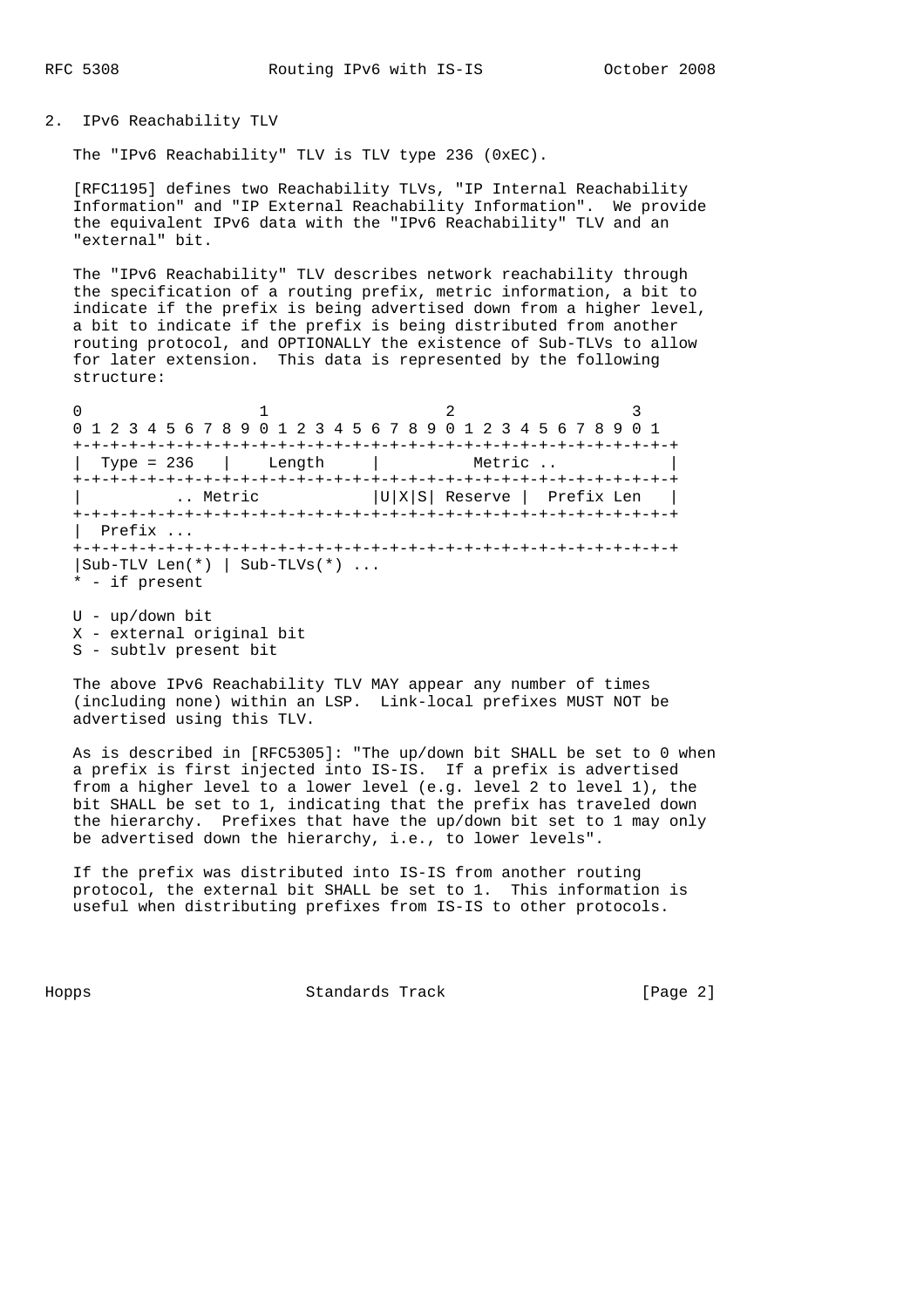If the Sub-TLV bit is set to 0, then the octets of Sub-TLVs are not present. Otherwise, the bit is 1 and the octet following the prefix will contain the length of the Sub-TLV portion of the structure.

 The prefix is "packed" in the data structure. That is, only the required number of octets of prefix are present. This number can be computed from the prefix length octet as follows:

prefix octets = integer of ((prefix length + 7) / 8)

 Just as in [RFC5305], if a prefix is advertised with a metric larger than MAX\_V6\_PATH\_METRIC (0xFE000000), this prefix MUST not be considered during the normal Shortest Path First (SPF) computation. This will allow advertisement of a prefix for purposes other than building the normal IPv6 routing table.

 If Sub-TLVs are present, they have the same form as normal TLVs, as shown below.

0  $1$   $2$   $3$  0 1 2 3 4 5 6 7 8 9 0 1 2 3 4 5 6 7 8 9 0 1 2 3 4 5 6 7 8 9 0 1 +-+-+-+-+-+-+-+-+-+-+-+-+-+-+-+-+-+-+-+-+-+-+-+-+-+-+-+-+-+-+-+-+ | Type | Length | Value(\*).. +-+-+-+-+-+-+-+-+-+-+-+-+-+-+-+-+ \* - if present

Length indicates how many octets of value are present and can be 0.

3. IPv6 Interface Address TLV

The "IPv6 Interface Address" TLV is TLV type 232 (0xE8).

 TLV 232 maps directly to "IP Interface Address" TLV in [RFC1195] . We necessarily modify the contents to be 0-15 16-octet IPv6 interface addresses instead of 0-63 4-octet IPv4 interface addresses.

Hopps Standards Track [Page 3]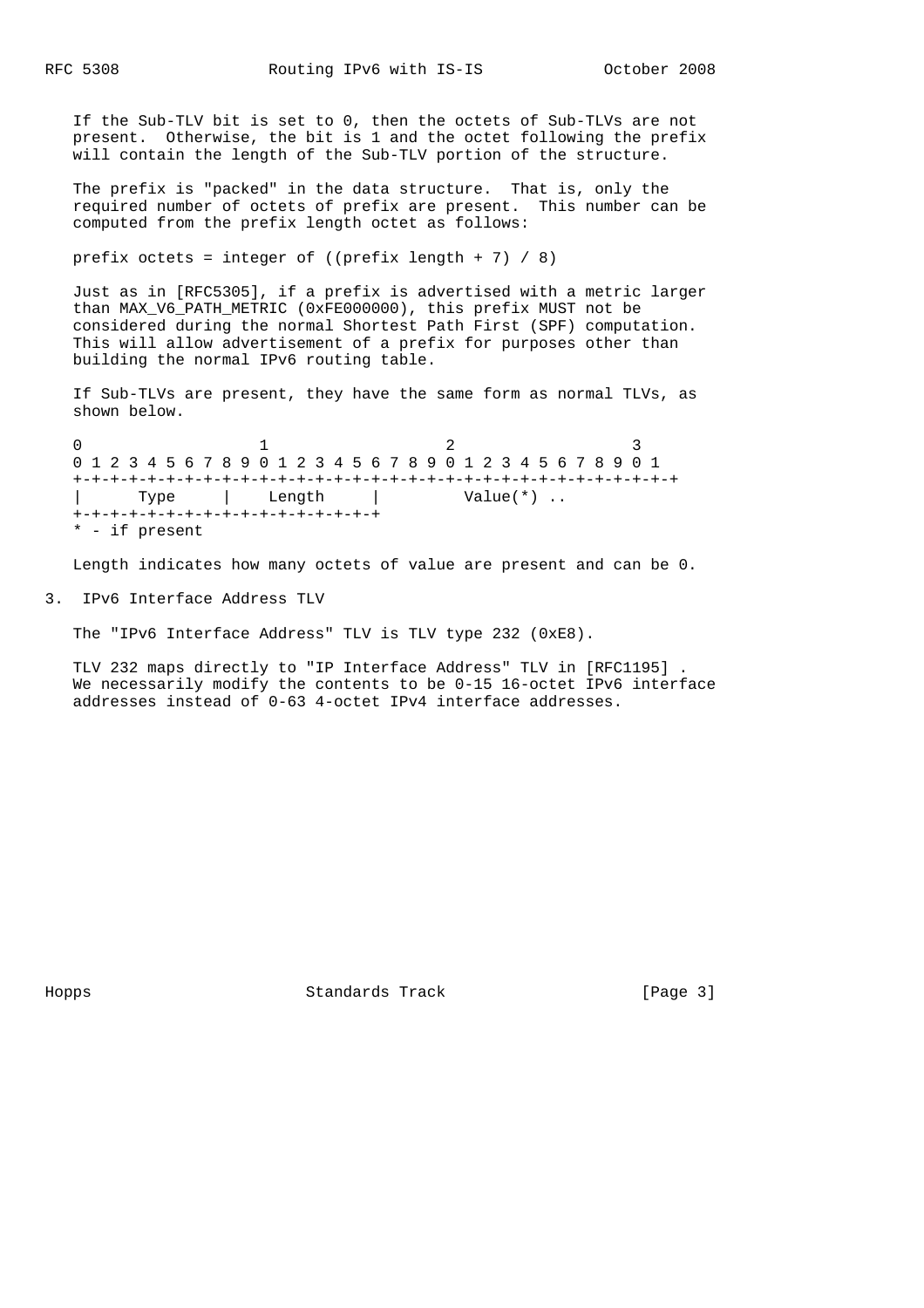| 0 1 2 3 4 5 6 7 8 9 0 1 2 3 4 5 6 7 8 9 0 1 2 3 4 5 6 7 8 9 0 1 |                                                     |  |
|-----------------------------------------------------------------|-----------------------------------------------------|--|
|                                                                 |                                                     |  |
|                                                                 | Type = $232$   Length   Interface Address $1(*)$ .  |  |
|                                                                 | $\ldots$ Interface Address $1(*)$                   |  |
|                                                                 | $\ldots$ Interface Address $1(*)$ $\ldots$          |  |
|                                                                 | Interface Address $1(*)$                            |  |
|                                                                 | Interface Address $1(*)$   Interface Address $2(*)$ |  |
| - if present                                                    |                                                     |  |

 We further restrict the semantics of this TLV depending on where it is advertised. For Hello PDUs, the "Interface Address" TLV MUST contain only the link-local IPv6 addresses assigned to the interface that is sending the Hello. For LSPs, the "Interface Address" TLVs MUST contain only the non-link-local IPv6 addresses assigned to the IS.

### 4. IPv6 NLPID

 The value of the IPv6 Network Layer Protocol ID (NLPID) is 142 (0x8E).

 As with [RFC1195] and IPv4, if the IS supports IPv6 routing using IS-IS, it MUST advertise this in the "NLPID" TLV by adding the IPv6 NLPID.

# 5. Operation

 We utilize the same changes to [RFC1195] as made in [RFC5305] for the processing of prefix information. These changes are both related to the SPF calculation.

 Since the metric space has been extended, we need to redefine the MAX\_PATH\_METRIC (1023) from the original specification in [RFC1195]. This new value MAX\_V6\_PATH\_METRIC is the same as in [RFC5305] (0xFE000000). If, during the SPF, a path metric would exceed MAX\_V6\_PATH\_METRIC, it SHALL be considered to be MAX\_V6\_PATH\_METRIC.

Hopps Standards Track [Page 4]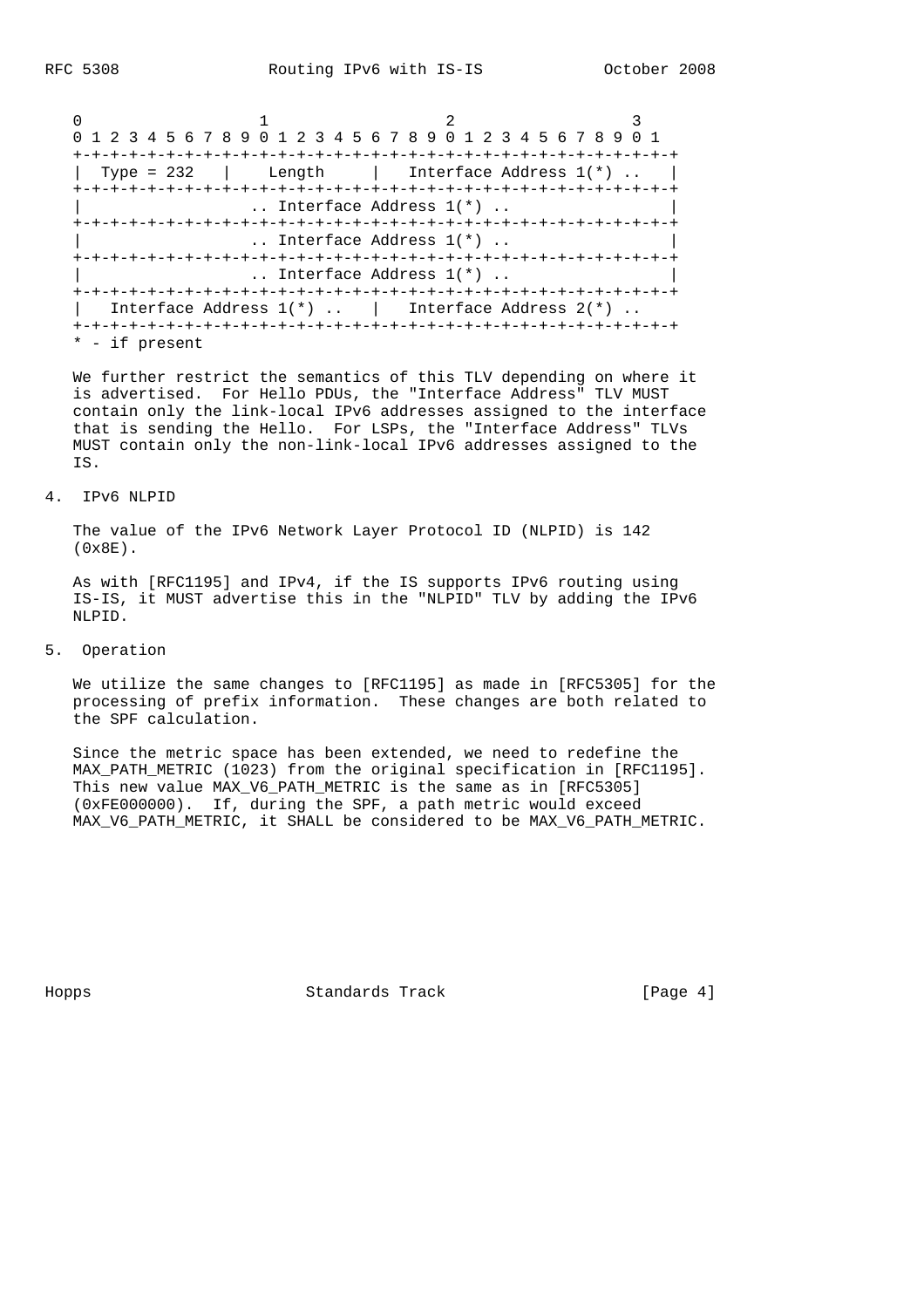The order of preference between paths for a given prefix MUST be modified to consider the up/down bit. The new order of preference is as follows (from best to worst).

- 1. Level 1 up prefix
- 2. Level 2 up prefix
- 3. Level 2 down prefix
- 4. Level 1 down prefix

 If multiple paths have the same best preference, then selection occurs based on metric. Any remaining multiple paths SHOULD be considered for equal-cost multi-path routing if the router supports this; otherwise, the router can select any one of the multiple paths.

### 6. IANA Considerations

 IANA has updated the IS-IS codepoint registry so that TLV codes 232 and 236 refer to this RFC.

 IANA has also created the following new codepoint registry for Sub- TLVs of TLV 236. The range of values for Type is 0-255. Allocations within the registry require documentation of the use and requires approval by the Designated Expert assigned by the IESG [RFC5226]. All codepoints are currently unassigned.

7. Security Considerations

 This document raises no new security considerations. Security considerations for the IS-IS protocol are covered in [ISO10589] and in [RFC5304].

## 8. References

- 8.1. Normative References
	- [ISO10589] ISO, "Intermediate System to Intermediate System intra domain routeing information exchange protocol for use in conjunction with the protocol for providing the connectionless-mode network service (ISO 8473)", International Standard 10589:2002, Second Edition, 2002.
	- [RFC1195] Callon, R., "Use of OSI IS-IS for routing in TCP/IP and dual environments", RFC 1195, December 1990.

Hopps Standards Track [Page 5]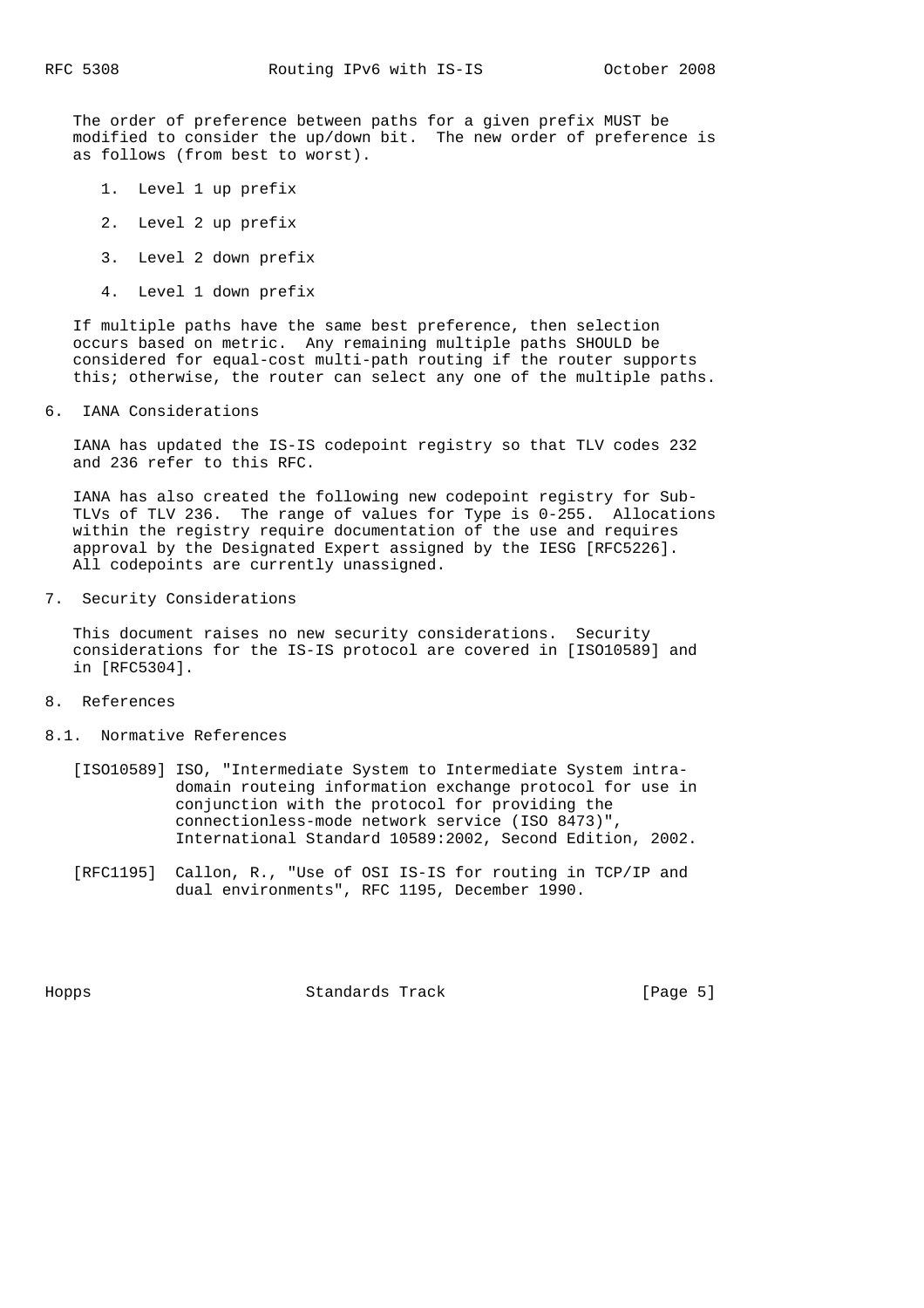- [RFC2119] Bradner, S., "Key words for use in RFCs to Indicate Requirement Levels", BCP 14, RFC 2119, March 1997.
- [RFC5226] Narten, T. and H. Alvestrand, "Guidelines for Writing an IANA Considerations Section in RFCs", BCP 26, RFC 5226, May 2008.
- [RFC5304] Li, T. and R. Atkinson, "IS-IS Cryptographic Authentication", RFC 5304, October 2008.
- [RFC5305] Li, T. and H. Smit, "IS-IS Extensions for Traffic Engineering", RFC 5305, October 2008.

Author's Address

 Christian E. Hopps Cisco Systems 170 W. Tasman Dr. San Jose, California 95134 USA

EMail: chopps@cisco.com

Hopps Standards Track [Page 6]